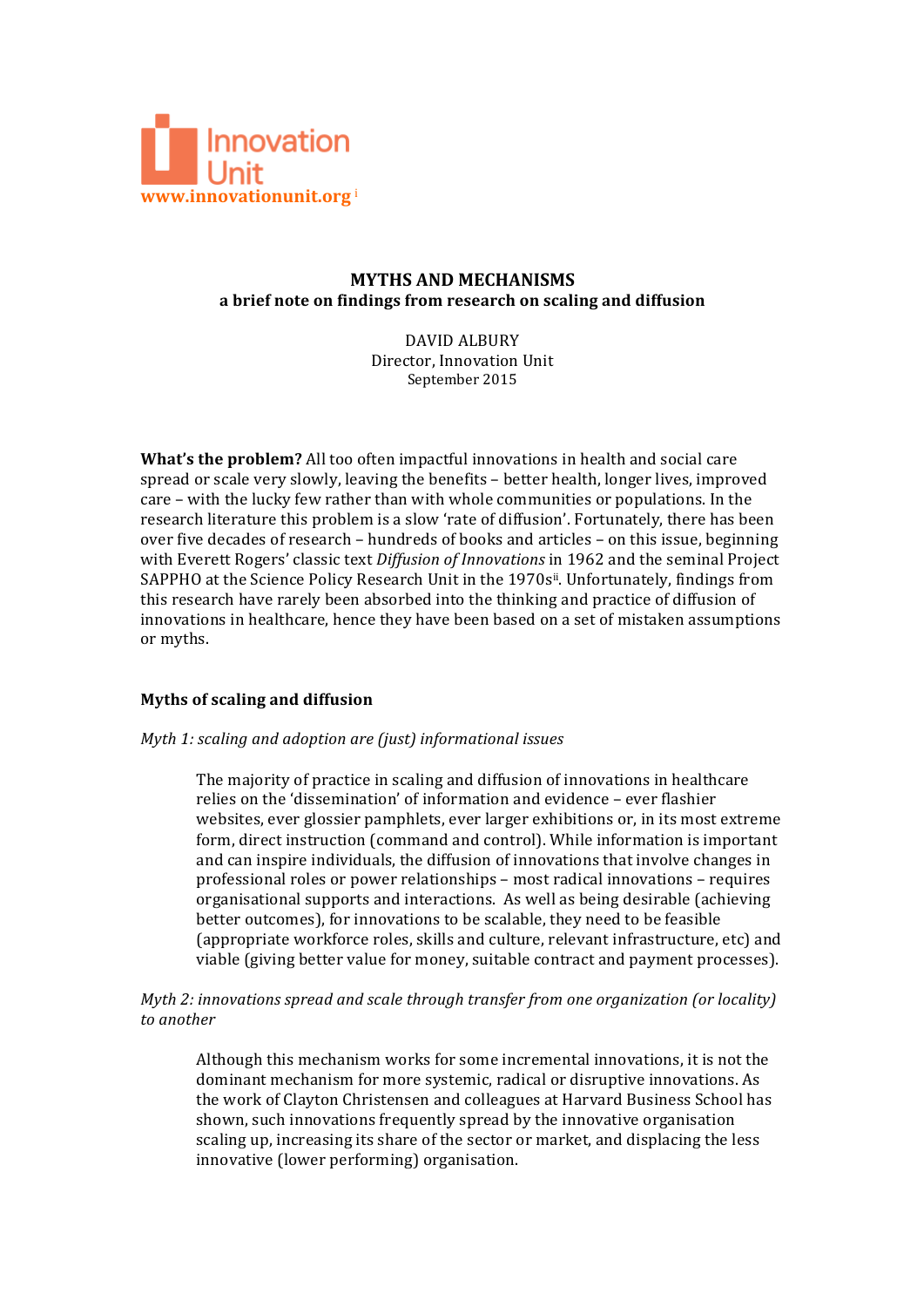#### *Myth 3: innovation and diffusion are separate and sequential processes*

All too often, innovation programmes are conceptualised as 'pilots' and 'roll out': get the innovation 'right' or 'proven' and then roll it out to other departments, organisations or districts. As numerous research papers and case studies show, innovations scale or spread most rapidly and effectively when the diffusion strategy is devised and implemented from the outset, with potential adopters and end-users actively engaged in the design and prototyping. The 'not invented here' syndrome has some basis in reality – innovations often require adaptation to local context whilst maintaining fidelity to the core principles of the innovation - so their generalizability or transferability depend on having a diverse range of adopters and users involved in the innovation process.

### *Myth 4: increasing the pipeline of innovations increases the likelihood of scaling and adoption*

In the public sector and public services, attention has been focused on increasing the stock and flow of innovations; most policies, programmes and prizes are supply-side. Successful diffusion and scaling requires equal attention to the demand side; how can latent demand be mobilised as expressed demand, what rewards, incentives and recognition stimulate adoption or scaling.

#### *Myth* 5: professionals are the key agents of scaling and diffusion

Strong professional networks can be powerful accelerators of scaling and diffusion. But even where these networks are strong and there is robust evidence about the effectiveness of innovations, the rate of diffusion is significantly affected by the existence, power, connectedness and mobilisation of user networks.

………………………………………………………………..

Recognition of these myths, absorption of the research on scaling and diffusion, has led health and public service innovation programmes in different parts of the world to develop and use three more powerful mechanisms that, particularly in concert, show considerable promise in increasing the rate of diffusion.

#### Powerful mechanisms for scaling and diffusion

#### *Mechanism 1: organic growth and nested communities*

This mechanism comprises three interacting communities:

- a community of innovators, or community of practice, bringing together groups from a diverse range of departments or organisations committed to developing and implementing innovative solutions to a commonly-held challenge, problem or opportunity. Such communities are structured, facilitated and supported to use disciplined co-design and innovation methods
- a community of potential adopters or adapters of the innovative solutions. This community is less intensively supported but acts as critical friends to the community of innovators providing feedback on ideas and prototypes and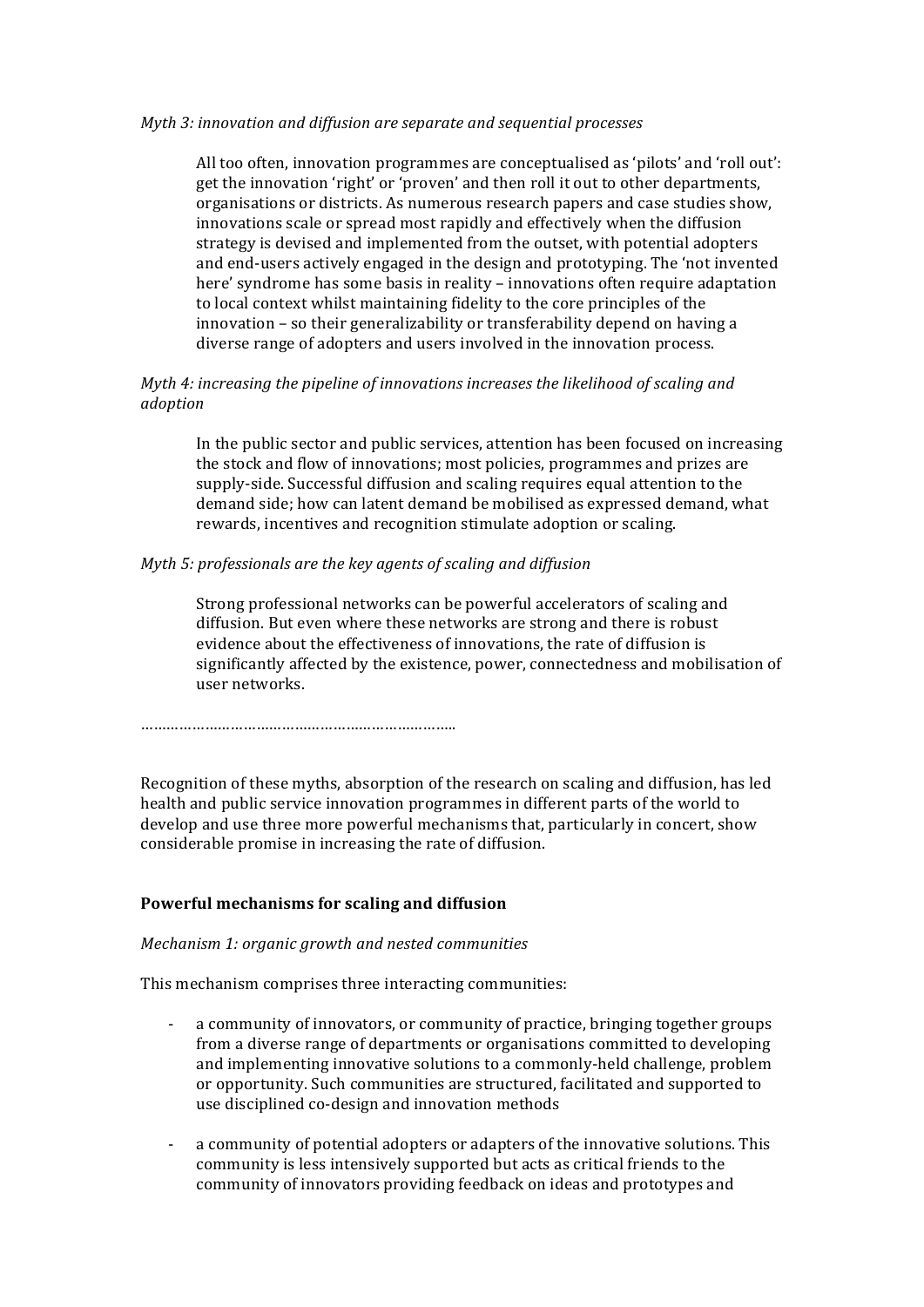beginning to think through how the solution would work, or could be adapted to work, in their organisation or context, and helps codify the essential principles or characteristics of the innovation and its implementation

- a community of interest consisting of those individuals or organisations who are not yet committed to develop or implement the innovations but express an interest in being kept in touch with developments. A strong communications and engagement strategy is needed here to maintain their interest and build their commitment.

This mechanism is labelled 'organic growth' for two reasons. Firstly, to be effective it requires consistent attention to creating organic connections and meaningful interactions between, as well as within, the communities. And, secondly, there is purposeful activity to grow the community of practice by recruiting from the community of potential adopters, to grow the community of potential adopters by recruiting from the community of interest, and to grow the community of interest through social media and public events.

There is emerging evidence of communities of practice evolving into more formal service networks and of these networks hardening into chains.

#### *Mechanism 2: mobilising demand and movement building*

While 'organic growth' is centred on communities of professionals, this mechanism focuses on mobilising the widest possible range of stakeholders: users, citizens, policymakers, and managers, as well as professionals. It has four key elements:

- building a compelling case for change or call to action which marshalls the evidence, emotions and opportunities for the need for innovation and creates passion and urgency
- developing an inspiring and guiding vision that describes the future that the  $innovation(s)$  will bring into being, setting the ambition and direction for all those involved
- strengthening and empowering alliances and coalitions of user and professional networks
- identifying multiple ways in which individuals from each stakeholder group can engage in demanding, developing and supporting the required innovations

This mechanism has much to learn from campaigning organisations, social movements and community activism.

#### *Mechanism 3: enabling conditions*

'Organic growth' and 'mobilising demand' can be stimulated and sustained, or hindered and blocked, by the policy environment and system leaders. Five dimensions of an enabling ecosystem have been identified:

- culture and leadership which is passionate about outcomes, goals and aspirations but flexible about means; encourages experimentation and wellmanaged risk-taking; promotes learning from other sectors and other countries; and values engagement with users and citizens